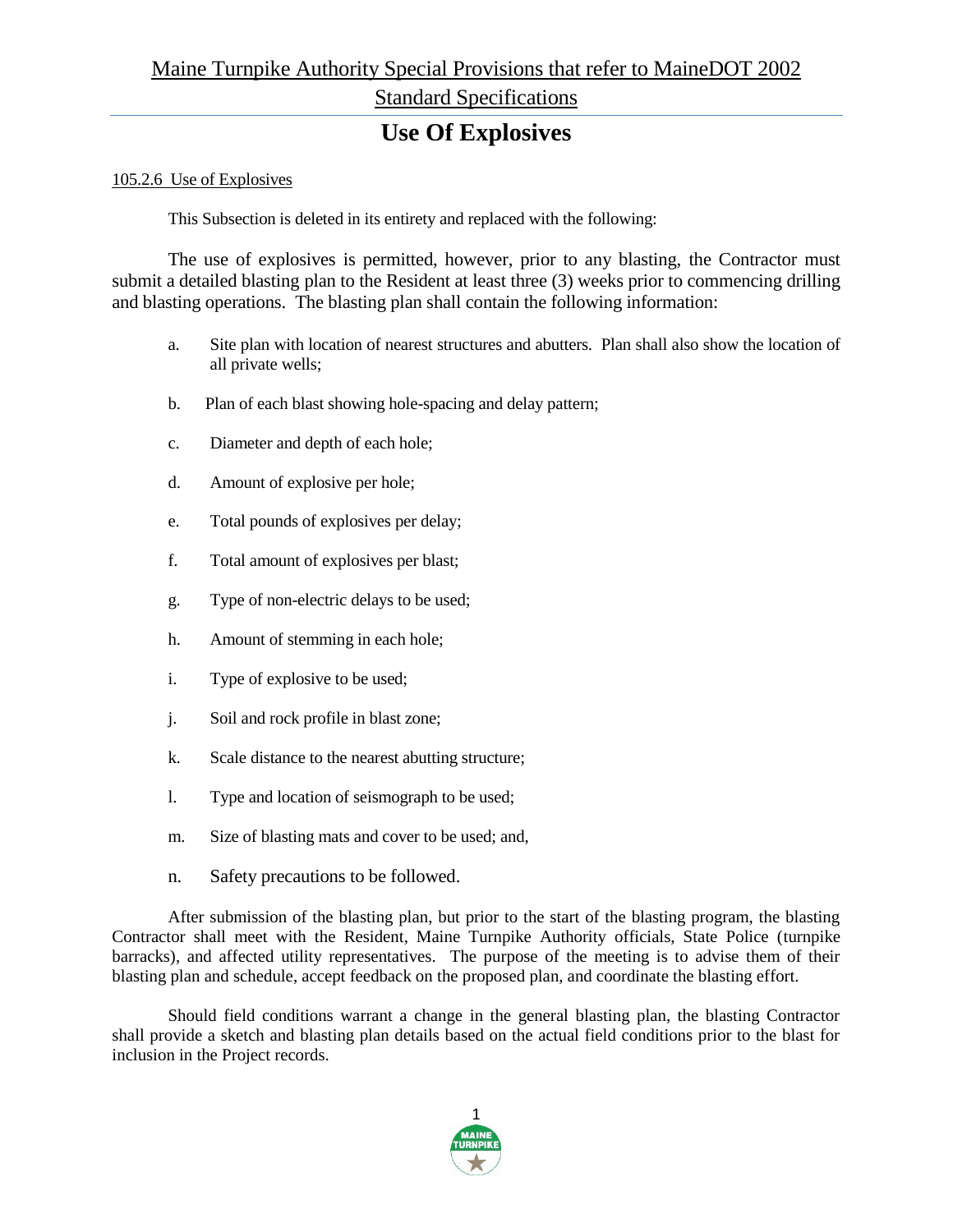## **Use Of Explosives**

The following general requirements are to be adhered to:

A. Blasting permits shall be obtained by the Contractor from all local, State and Federal agencies having jurisdictions. Blasting will not be authorized by the Resident without proper permits.

The Contractor shall comply with all applicable laws, rules, ordinances, and regulations of the Federal Government, the State of Maine, and the city or town governing the transportation, storage, handling, and the use of explosives. All labor, materials, equipment, and services necessary to make the blasting operations comply with such requirements shall be provided at no additional costs to the Authority.

The Contractor shall obtain and pay for all permits and licenses required to complete the work of this Section.

In case of conflict between regulations or between regulations and Specifications, the Contractor shall comply with the strictest applicable codes, regulations or Specifications.

B. Obtain the services of a qualified vibration and blasting expert to monitor the blasting. All seismographic instruments shall be capable of producing a permanent record of the information required to determine the particle velocity at any time during all phases of the blasting operation. A copy of all recording shall be furnished to the Authority within two (2) working days after a blast. Seismographic recordings shall be taken at the critical locations and additional instruments shall be furnished, located and operated as deemed necessary by the Resident.

Persons responsible for blasting shall be Licensed Blasters in the State of Maine and shall have had acceptable experience in similar excavations in rock and controlled blasting techniques.

- C. Non-electric detonation systems shall be used. Electric blasting caps will not be permitted.
- D. The Contractor shall conduct all blasting activity in such a manner that the peak particle velocity of ground vibration, measured at the locations of the nearest structures to the blast, does not exceed the "safe limits" recommended by the U.S. Bureau of Mines in FIGURE B of BUMINES RI 8507, as follows:

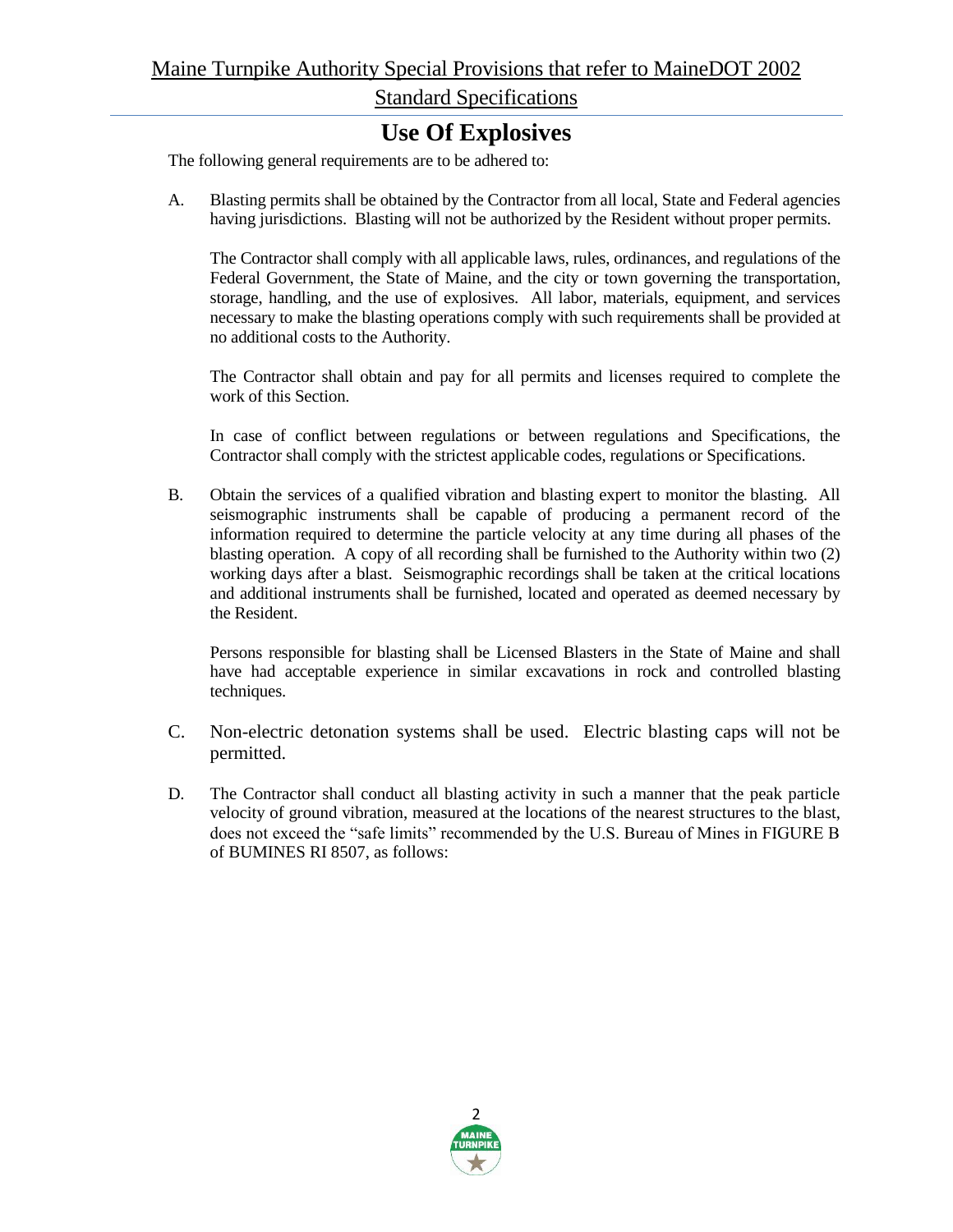# **Use Of Explosives**

### FIGURE B

### BUMINES RI 8507

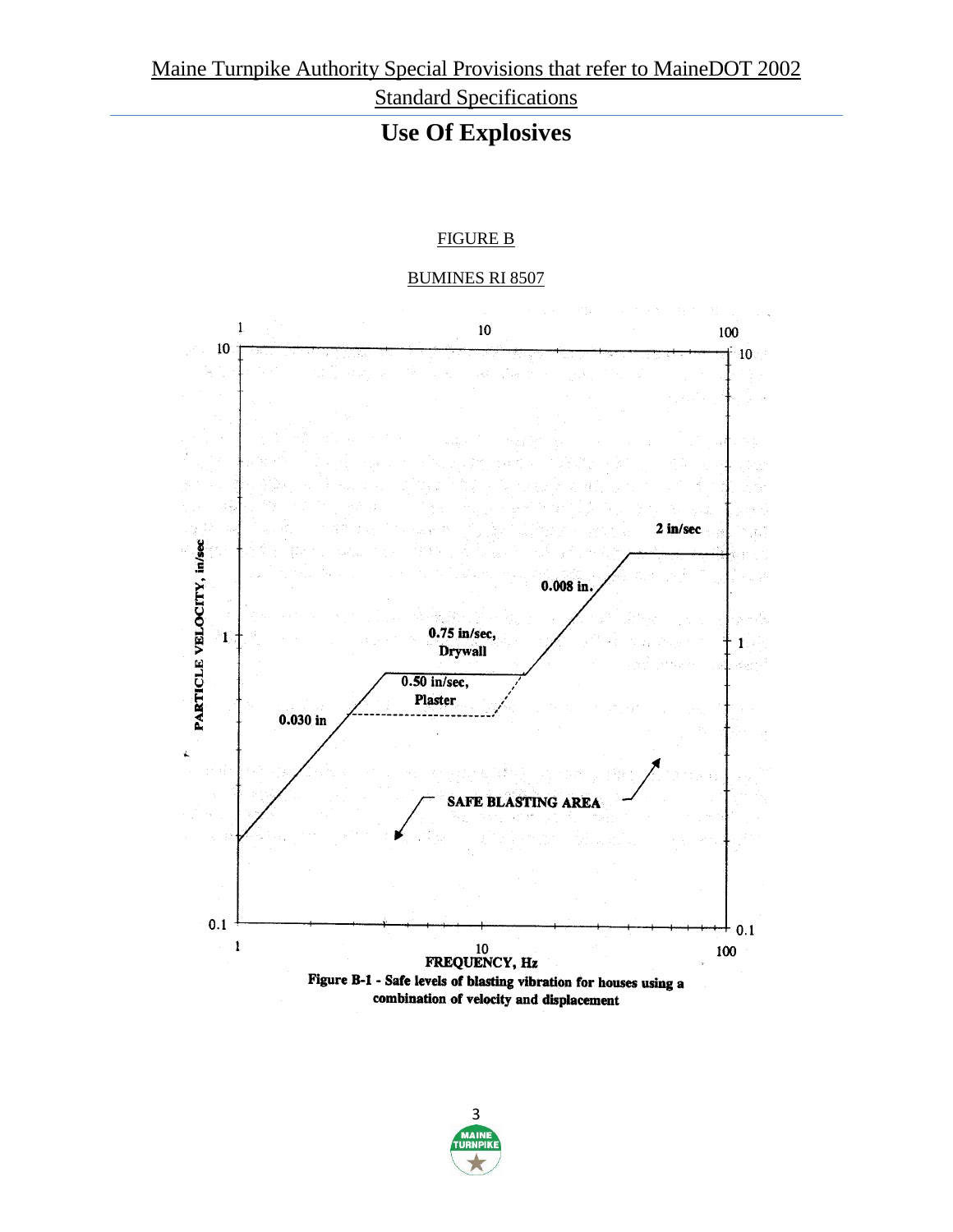## **Use Of Explosives**

### ALTERNATIVE BLASTING LEVEL CRITERIA

- E. The Contractor shall conduct all blasting activity in such a manner that the peak airblast overpressure measured at the locations of the nearest above ground occupied structures to the blast (considering wind direction) does not exceed 0.014 psi.
- F. Scaled distance factors permitted for various distances from blast:

| Distance from blast site (ft) | Scaled distance factor to be used |
|-------------------------------|-----------------------------------|
|                               | without seismic monitoring (ft)   |
| 0 to 300                      | 50                                |
| 300 to 5000                   | 55                                |
| 5000 and beyond               | 65                                |

G. The Contractor shall advise the Resident at least five (5) working days in advance of the dates on which he proposes to perform blasting operations, providing an approximate hour for the Resident's approval. The Authority will provide police at the turnpike site, who will stop traffic in both directions while the blast is detonated. The Contractor will be responsible for obtaining the necessary permits and police officials required to close local streets during periods of blasting.

#### H. Safety Precautions

- 1. Clearing Danger Area Before Blasting no blasting shall be permitted until *all* personnel in the danger area have been removed to a place of safety. A loud, audible warning system, devised and implemented by the Contractor, shall be sounded before each blast. The Contractor shall familiarize all personnel on the Project, Authority, Police Officers, Residents, and the general public with the implemented system. The danger area shall be patrolled before each blast to make certain that it has been completely cleared, and guards shall be stationed to prevent entry until the area has been cleared by the blaster following the blast.
- 2. Explosives shall be stored, handled and employed in accordance with Federal, State and local regulations.
- 3. No explosives, caps, detonators or fuses shall be stored on-site during non-workinghours.

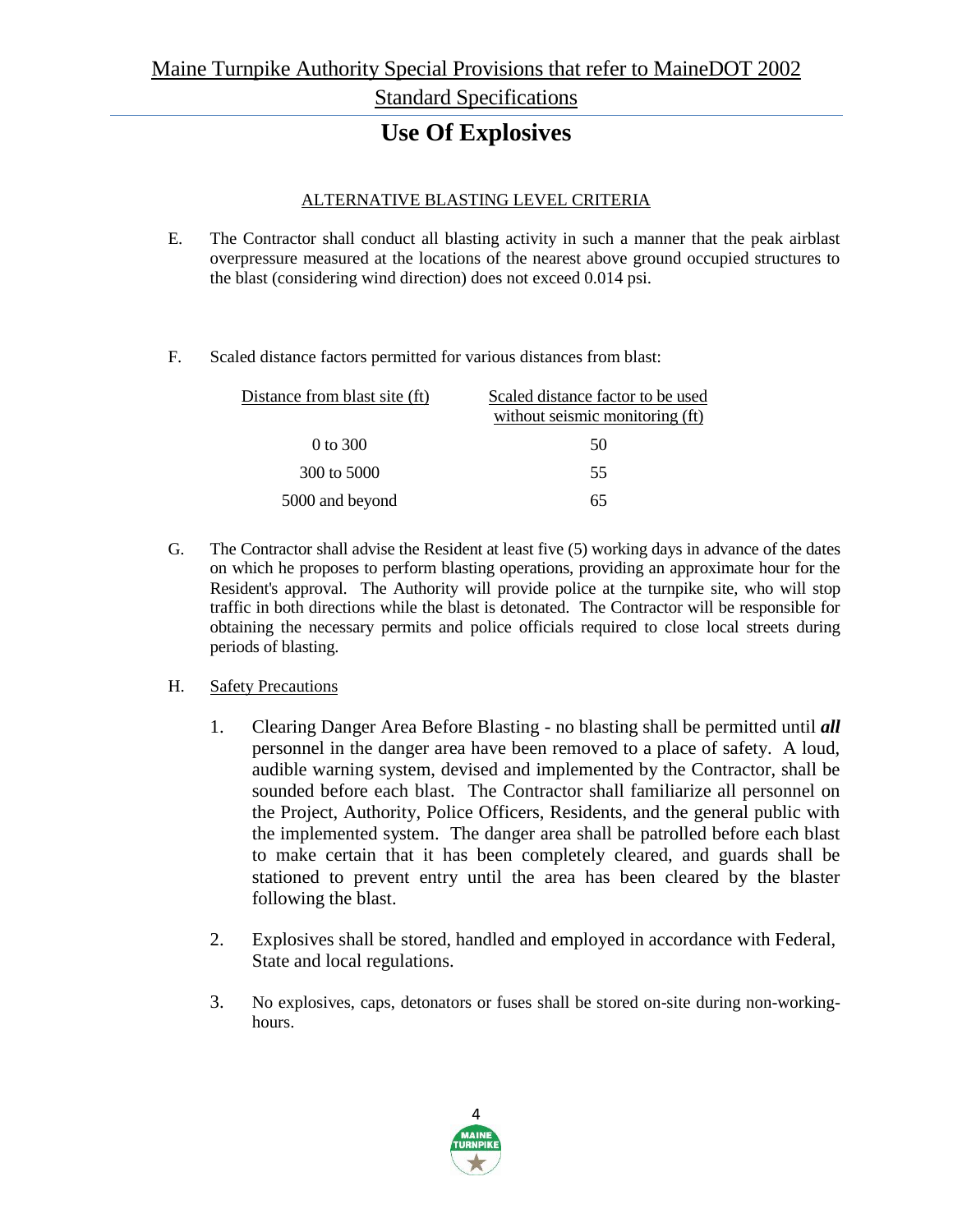## **Use Of Explosives**

- 4. Blasting mats may be used to cover the top and vertical face of all blasts in order to minimize the possibility of excessive throw of rock. The use of blasting mats is not required.
- 5. The Contractor is advised that the Authority's Maintenance Forces and State Police use two-way radios in the vicinity of the Project. These radios cannot be turned off during loading operations. Therefore, non-electric detonation systems shall be used. Electric blasting caps will *not* be permitted.
- 6. The Contractor shall be responsible for determining any other safety requirements unique to blasting operations at these particular sites so as not to endanger life, property, utility services, any existing or new construction, or any property adjacent to the site.
- 7. No requirements of, or omissions to, require any precautions under this Contract shall be deemed to limit or impair any responsibility or obligations assumed by the Contractor under or in connection with this Contract; and the Contractor shall at all times maintain adequate protection to safeguard the public and all persons engaged in the work, and shall take such precautions as will accomplish such end, without undue interference to the public. The Contractor shall be responsible for and pay for any damage to adjacent roadways or structures resulting from work executed under this Section.
- 8. The Contractor is required to secure all travelways, entrances and exits within 300 feet of the blast zone. No vehicles or pedestrians will be allowed within the 300 foot-zone until the blast is complete, all debris is cleaned from the roadways, and the site is deemed safe by the Resident.

### I. General Blasting Procedures

1. The time during which explosives may be restricted to non-peak travel periods. The use of explosives is not permitted on Friday, weekends (Saturday and Sunday), holidays, on the eve of a holiday, or during non-daylight-hours unless approved in writing by the Resident. A blast may be allowed early on a Friday morning before 6:00 a.m. if it can be completed during daylight-hours. Specific allowable blasting times are outlined in the Special Provisions. In order to minimize traffic disruptions, the Contractor shall schedule blasting such that all disrupted traffic shall be cleared between any two successive blasts detonated anywhere on the Project. The Contractor will be allowed as many mainline traffic stoppages as can be cleared in the designated blasting window, provided the blast schedule can be safely coordinated. Each stoppage will be counted as one complete stoppage of mainline traffic. The Authority may withhold permission to blast if, in the opinion of the Authority, actual or anticipated traffic volumes will produce mainline or local road congestion that cannot be cleared in a reasonable amount of time. The Contractor's blasting operations shall be performed using extreme care to minimize the

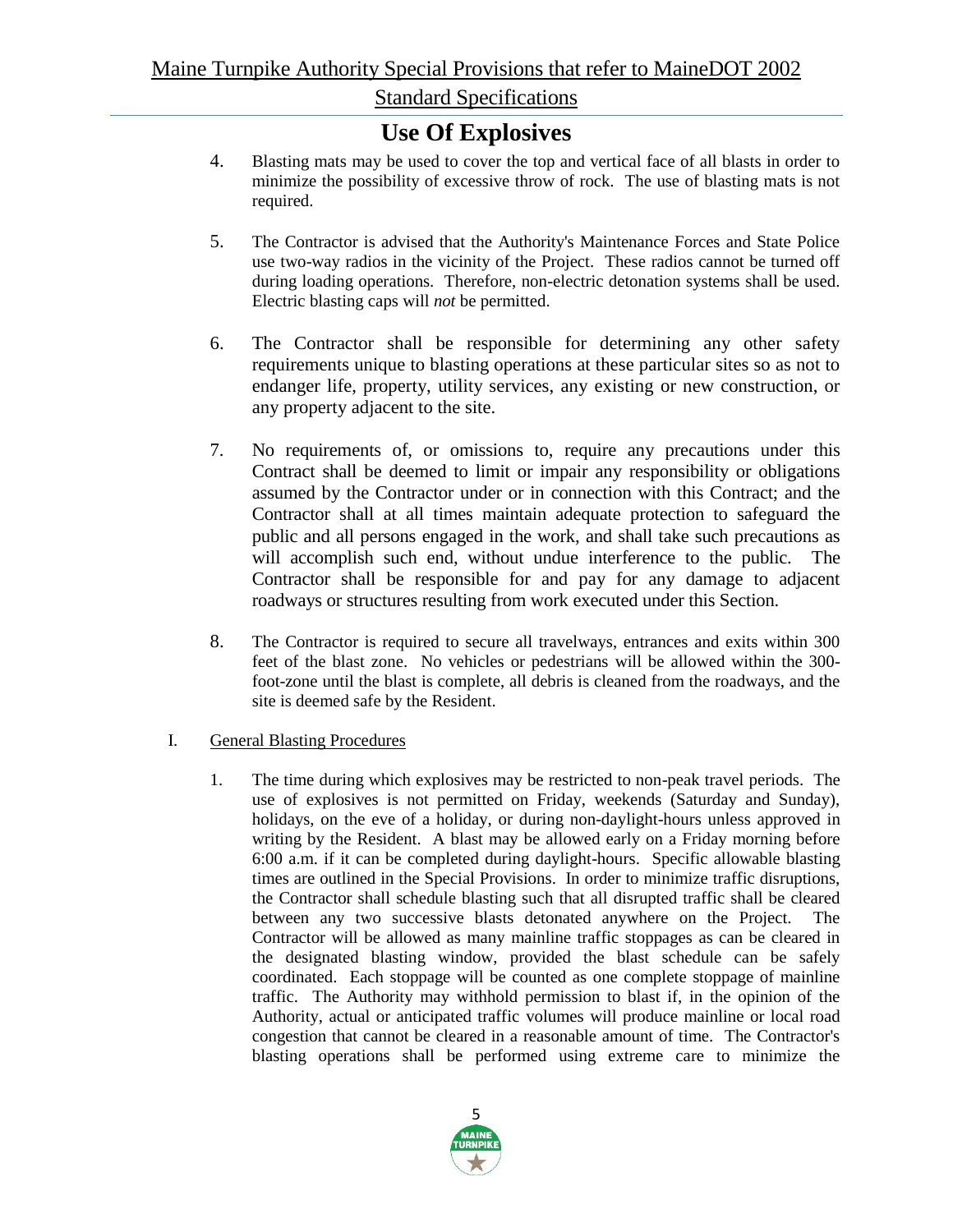### **Use Of Explosives**

inconvenience and interruption to traffic and damage to the existing pavement, structures and surrounding areas.

- 2. The Contractor shall have sufficient equipment available on-site to clear the pavement of blast rock, if it is necessary. At a minimum, the Contractor shall have a vehicle to sweep the pavement and a half-ton pickup equipped with a plow. The blast will not be allowed to occur if this equipment is not present.
- 3. The Contractor shall coordinate all blasting with the Resident on-site who shall determine in advance when the charges may be set.
- 4. Blast hole diameter shall not be greater than three inches.
- 5. No free flowing, pourable or pumpable explosives shall be used unless approved by the Resident. All explosives shall be in cartridges or other semi-rigid containers.
- 6. Mainline traffic control during blasting periods shall be in accordance with the Plans and Specifications. All temporary signage shall be removed when the daily blasting period is over. Traffic control signs shall meet the requirements of Section 652 and will be paid for under Item 652.35, Construction Signs. The setup and removal of signs and the coordination with State Police and local Municipalities for mainline blasting will be included for payment under Subsection 652.361, Maintenance of Traffic Control Devices.
- 7. Local traffic control during blasting periods shall be in accordance with MUTCD and local requirements. All temporary signage shall be removed when the daily blasting period is over. Local traffic control signs shall meet MUTCD requirements and will be measured for payment as construction signs. Providing flaggers or local police officers on local roads, if required for mainline blasting, will be measured for payment. The payment for local police will be paid as a direct cost with no markup allowed by the Contractor. Coordination with the local officials for mainline blasting will not be paid for separately, but shall be incidental to the Rock Excavation item.
- 8. The Contractor shall report to the Resident, in writing, all blasting complaints received by the Contractor within 24-hours of receipt. Each blast complaint report shall include the name and address of the complainant, time received, date and time of blast complained about, and a description of the circumstances which led to the complaint. Upon receipt of a written complaint alleging damage from the blasting, the Contractor's vibration and blasting consultant and/or a representative of the blaster's insurance company shall investigate the claim and a written report shall be issued to the complainant, with a copy to the Resident, of the results of the investigation and the response of the Contractor. This written report shall be received by the complainant and Resident within 15 work days of receipt of the written complaint.
- 9. The maximum time for which traffic may be stopped at any single time shall be eight (8) minutes. This duration shall be measured as the time between the time that the last car passes the Resident, until the time the Resident determines that all travel

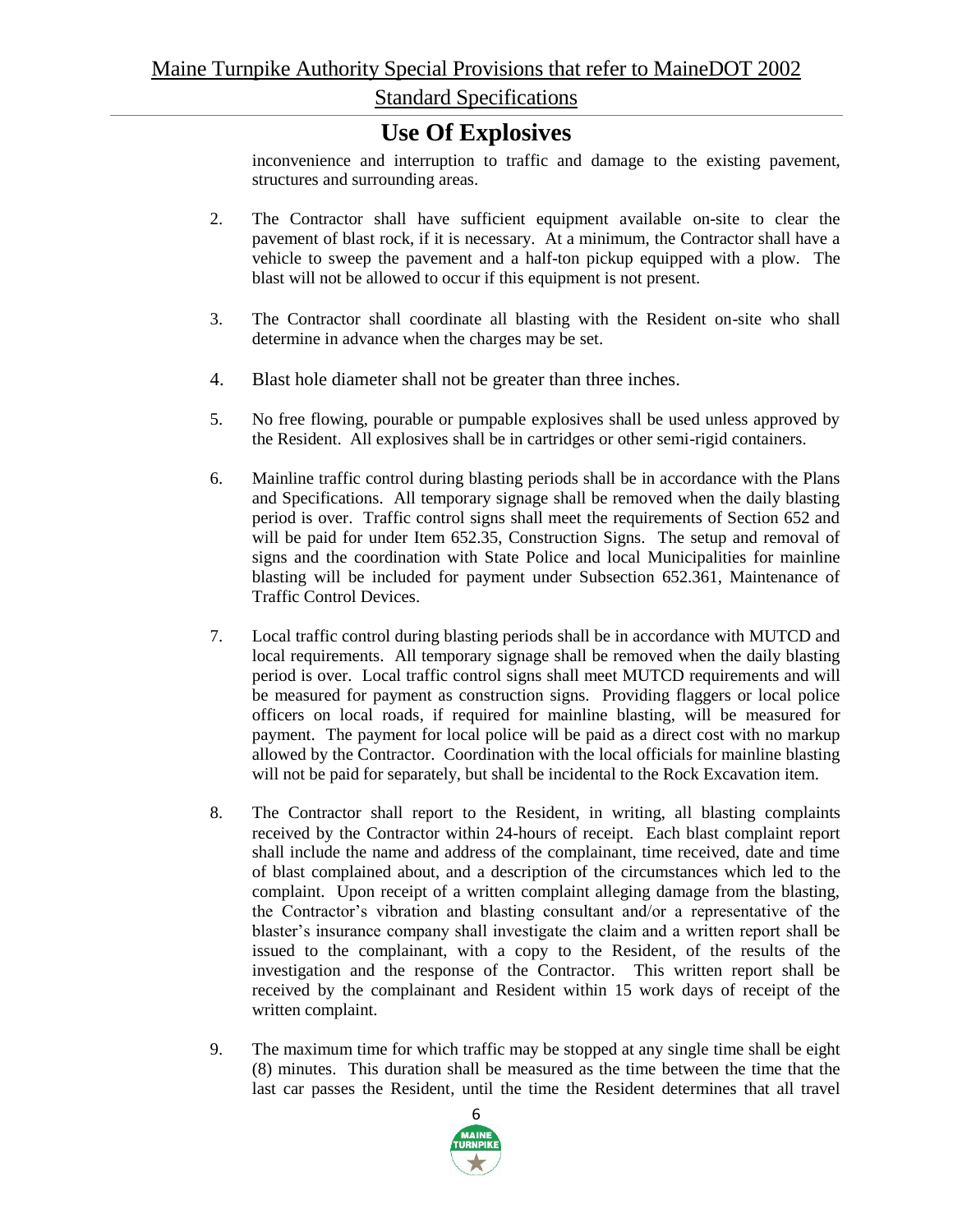## **Use Of Explosives**

lanes are cleared of blast debris. The Contractor shall reduce the size of the blast, change the design and method of the blast, use more mats, or otherwise alter the blasting so that the traffic is not stopped for more than eight minutes. If, due to the throw of rock onto the highway or other blasting related activities, traffic is stopped for more than eight minutes, the Contractor shall pay a penalty of \$500.00 per minute for every minute traffic is stopped in excess of the eight minute limit. The penalty shall be measured separately on the northbound and southbound roadway (or eastbound and westbound roadway). Total liquidated damage shall be deducted from the next pay estimate. Whenever the volume of traffic is excessive such that a eight minute interruption would cause objectionable congestion, in the opinion of the Resident, the hours during which blasting may occur may be further restricted.

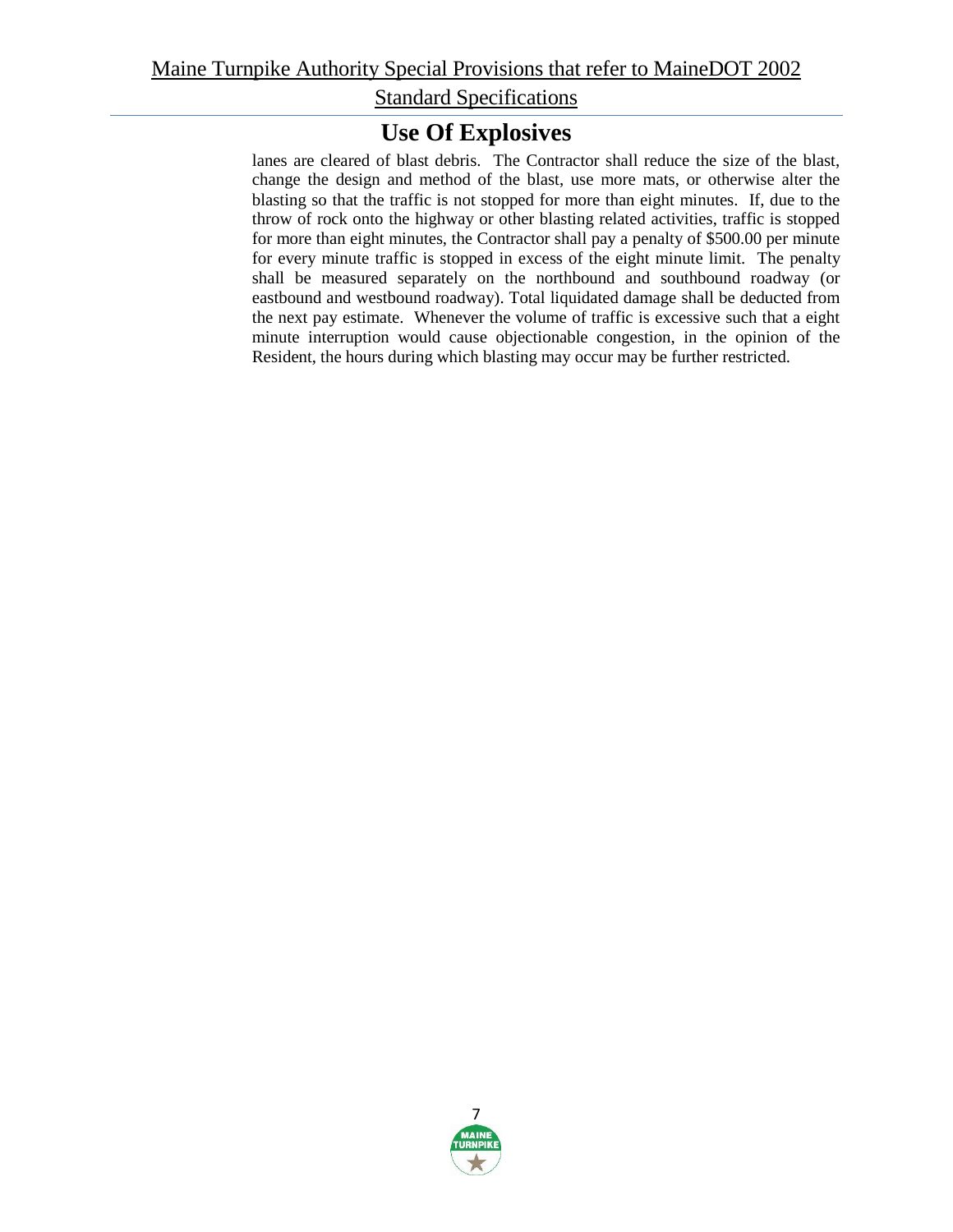## **Use Of Explosives**

J. Pre-Blast Condition Survey

The Contractor shall provide a pre-blast survey as described below:

Prior to start of excavation (earth/rock) or blasting work, the Contractor shall conduct a pre-blast condition survey of all existing structures and conditions on the site, adjacent to the site, or in the vicinity of the site. This survey shall extend to such structures or conditions as may be affected by the Contractor's construction operations. As a minimum, condition surveys shall be performed on all structures within 500 feet of anticipated blasting areas. The Contractor is responsible for the following:

- 1. Coordinate activities, issue notices, obtain clearances and provide whatever photographic and secretarial assistance is necessary to accomplish the survey.
- 2. Give notice, in writing, to the owner of the property concerned and tenants of the property. Advise in notice, the dates on which surveys are to be made so that they may have representatives present during the examination. Provide copies of all notices to the Resident.
- 3. The survey shall consist of a description of the interior and exterior conditions of the various structures examined. Descriptions shall locate any existing cracks, damage or other defects existing, and shall include such information so as to make it possible to determine the effect, if any, of the construction operations on the defect. Where significant cracks or damage exist, or for defects too complicated to describe in words, photographs shall be taken and made part of the record.
- 4. The survey shall include a test of all private wells in the area. Water quality tests shall be obtained so that a baseline condition may be developed.

Contractor's record of the pre-blast condition survey shall consist of written documentation and photographs of the conditions identified, or a good quality videotape survey with appropriate audio description of conditions and defects. Prior to start of work, one copy of the Contractor's record of conditions survey shall be submitted to the Resident for review and retention.

Upon completion of all excavation (earth/rock) and blasting work, the Contractor shall make an examination similar to the pre-construction survey of any properties, structures, and conditions where complaints of damage have been received or damage claims have been filed. Notice shall be given to all interested parties so that they may be present during the final examination. Records of the final examination shall be distributed the same as the original preconstruction survey.